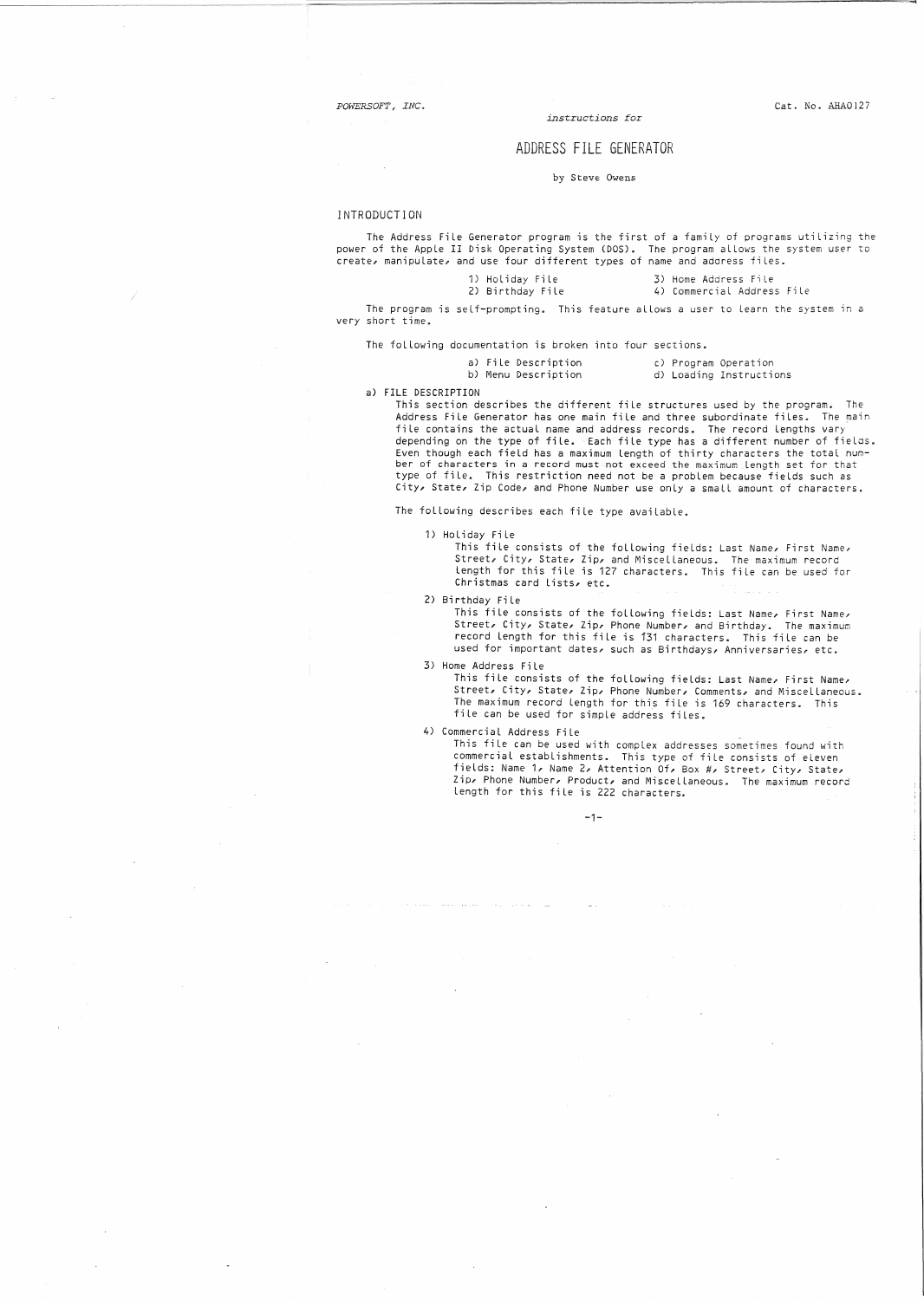Each of the previously mentioned files will also create up to three subordinate<br>files. These subordinate files have the same name as the main file with a suff These subordinate files have the same name as the main file with a suffix attached to make them unique.

The first subordinate file has the suffix ".H". This file contains one record. The record is created when the CREATE FILE command is used and contains information used by the program to set—up processing for a particular file type. The fields in<br>this record contain the following information: a) Date — last date the file was<br>accessed, b) File Type — Holiday, Birthday, Home, or Commer of next avaiLable blank record, d) Record Length, and e) Header Information for video display such as, L. NAME, F. NAME, STREET, etc. The program automatically updates this record when needed.

The second subordinate file has the suffix <mark>".</mark>W". This file is used by the program<br>to speed<del>-</del>up search operations. The program creates and maintains this file automaticaLLy. For every record in the main file there is a corresponding record in this fiLe. Each record is a string composed of the first two characters of each fieLd in the main file record. The whoLe file is in memory at aLL time except during sort operations.

The third fiLe is caLLed the HIT fiLe. It is created by the Search and Sort routines. This file alLows the user to work with portions of the main file during Sort and Display operations. This file has the suffix ".S".

b) MENU DESCRiPTION

The Address File Generator program contains a menu of seven operational functions which are:

1) CREATE FILE

This operation initiaLizes and builds new files.

2) ADD TO FILE

This operation adds new entries to the file foLlowing the last previous entry ..

3) EDIT FILE

This operation aLlows an entry to be changed or deLeted.

#### 4) DISPLAY FILE

This operation allows two types of video display (normal or compressed). It also aLlows the user to format output to a hard copy printer.

S) SEARCH FILE

This operation allows the user to display, edit, or isolate a portion of the file. Using a search argument supplied by the user this operand works onLy on those records which match the argument.

6) SORT FILE

This operation sorts the file into ascending sequence. The user can specify up to three fieLds (of choice) to sort on.

7) REORGANIZE FILE

This operation permanently removes deleted records and compresses the fiLe.

c) PROGRAM OPERATION

The folLowing pages contain a detailed and graphic description of the operation of this program ..

The words in LARGE TYPE represent the characters displayed,on the video screen.

The words in *italic type* represent the description or response to the specific information indicated.

-2-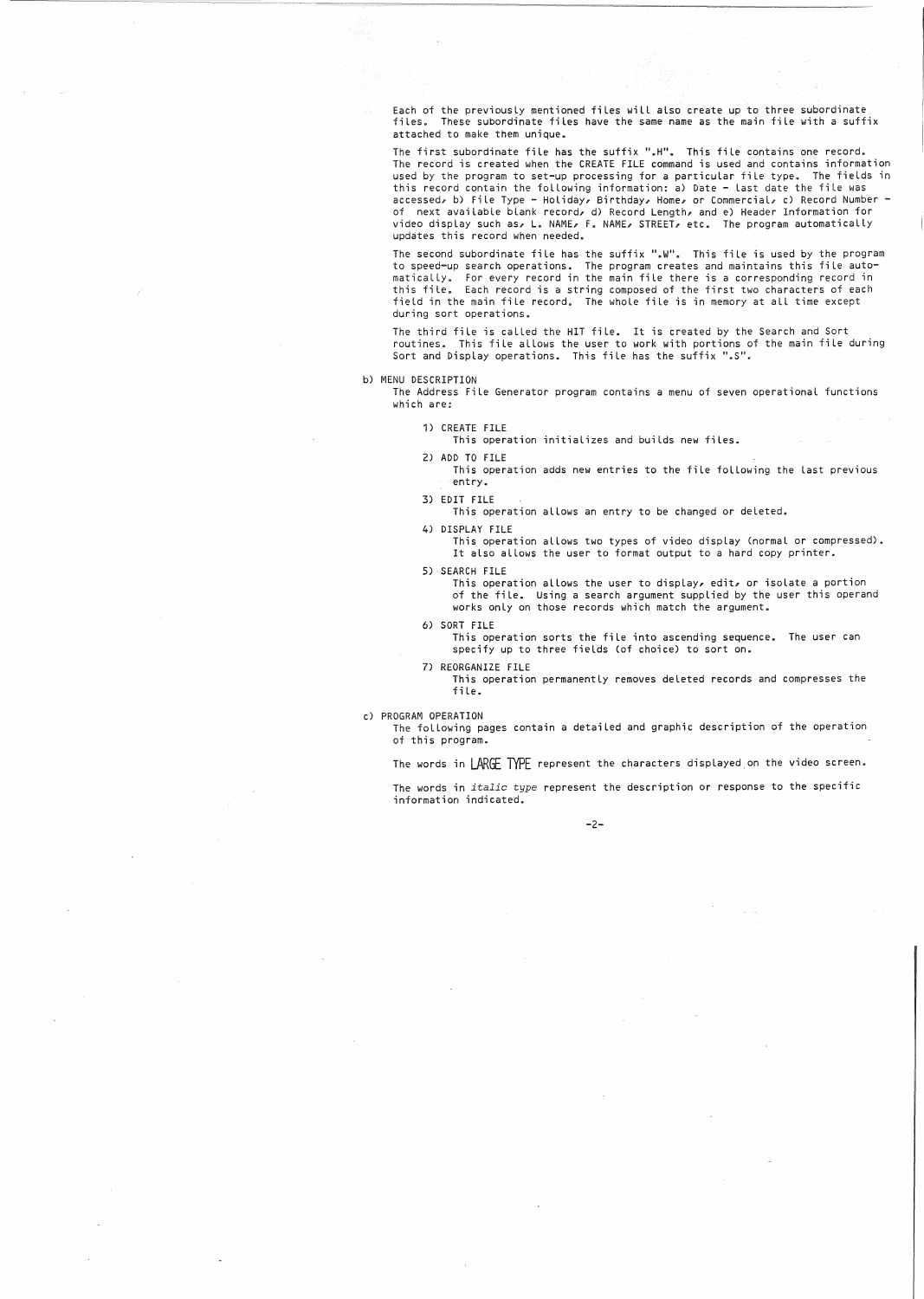# POWERSOFT, INC.

-ADDRESS FILE GENERATOR

# BY STEVE OWENS

# COPYRIGHT 1979 ALL RIGHTS RESERVED

PLEASE ENTER TODAYS DATE IN ANY FORMAT<br>YOU CHOOSE : <sub>(A)</sub>

(A) The date entered will be written to the ".H" file.

Example of the Main Menu

ADDRESS FILE GENERATOR

MENU

| 1 - CREATE FILE     |
|---------------------|
| 2 - ADD TO FILE     |
| 3 - FDIT FILF       |
| 4 - DISPLAY FILE    |
| 5 - SFARCH FILE     |
| 6 - SORT FILF       |
| 7 - REORGANIZE FILE |
| 9 - FND PROGRAM     |
|                     |

?

-3-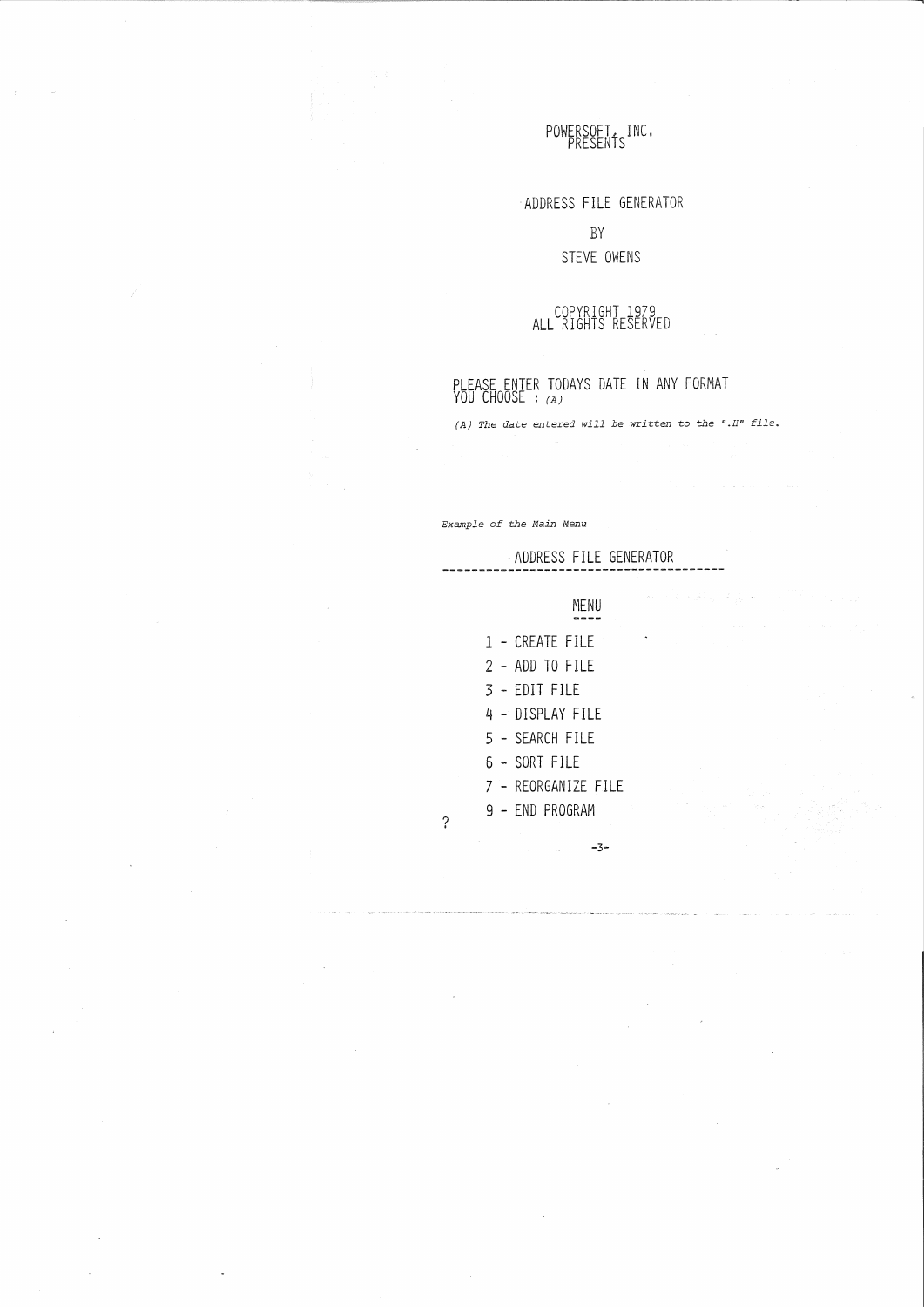# **CREATE FILE**

# **PLEASE SUPPLY FILENAME** (B)

(B) Enter name of file here.

 $\bar{\mathcal{A}}$ 

If you type in the filename all previous files will be closed<br>and the file just entered will be opened. The ".W" file will<br>be read into memory. This message will be displayed at the<br>beginning of each operation.

-------

If the file is already opened and in memory just press the return key without entering the filename. This will sa've time as the files expand. If you press the return key and <sup>a</sup> file has not been previously opened then the program will repeat this message.

#### **CREATE FILE** ---------

- 1 **HOLIDAY CARD LIST**
- **2 BIRTHDAY LIST**
- 3 **- GENERAL HOME ADDRESS FILE**
- 4 **- COMMERCIAL ADDRESS FILE**

**-4-**

# **PLEASE CHOOSE FILE TYPE ?** *(C)*

(C) This response will inform the program of the type of file that is to be created. Choose the file format which best suits your needs. Remember the smaller formats such as Holiday Card List or Birthday List will allow you to put more address records on a diskette.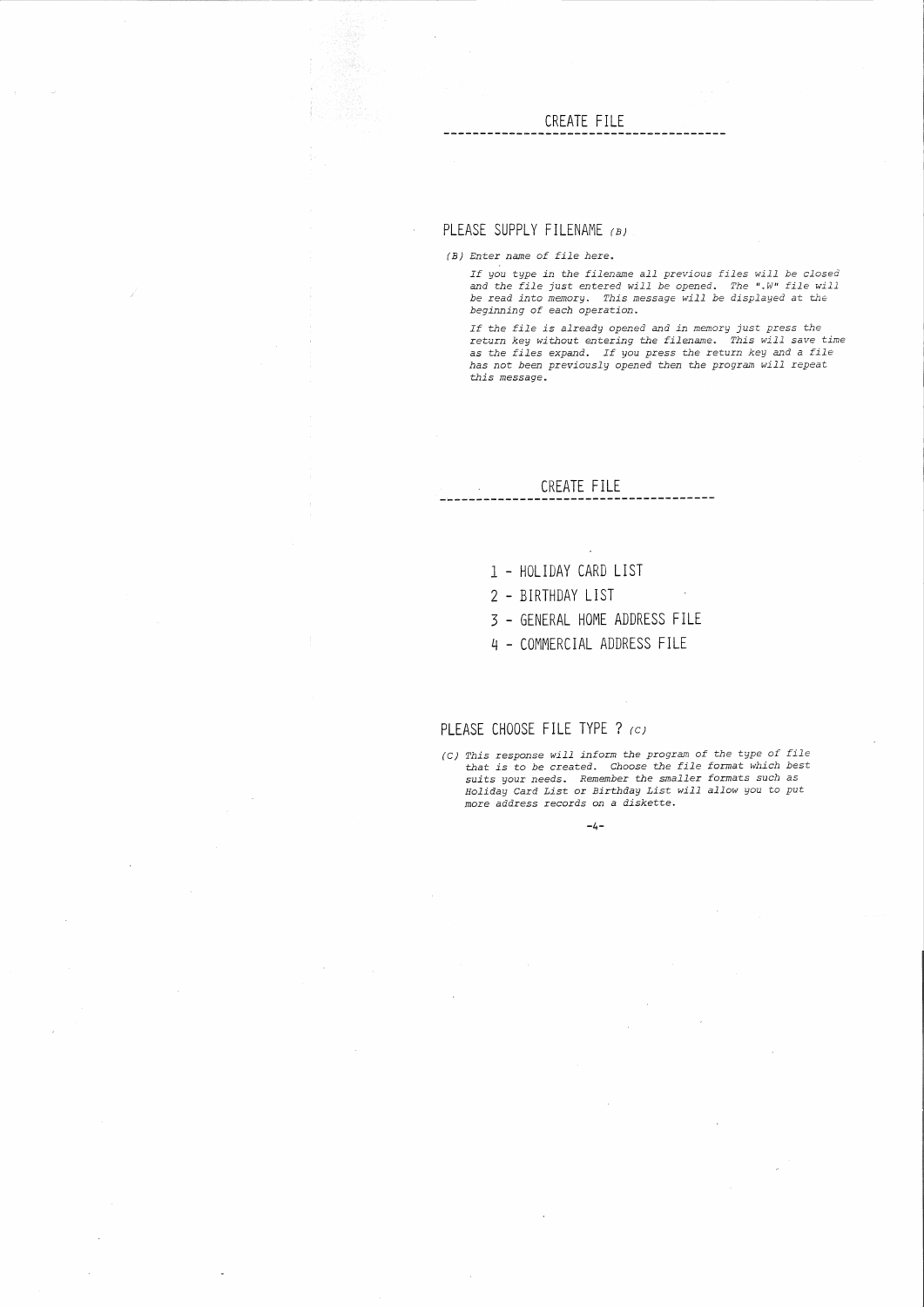

# $(6)$  TYPE ' $\bigwedge$ ' TO COPY PRIOR ITEM HIT 'RETURN' TO ENTER NEW DATA

- *(1)* Curren~ *Record Number*
- *(2)* Da~e *File Was Last- Accessed*
- *(3) Field Names*
- *(4) Field Currently Being Entered*
	- *When* ~he .re~urn *key is pressed the* da~a *is placed* in~o *the.corresponding field in (3).*
- (5) Data In Previous Record (of the corresponding field)<br>(6) This saves keying if the data from the previous record<br>is to be repeated in the current reçord.
- 

# DOES DATA NEED TO BE CORRECTED (Y/N)

(7) A response of "Y" initiates the correction routine. A response of "N" will cause the record to be written to disk. A message "MORE RECORDS TO BE CREATED FOR FILE (Y/N)" will be displayed. A response of "Y" will set-up<br>the screen for the next record. A response of "Y" will<br>return the user to the Menu.

-5-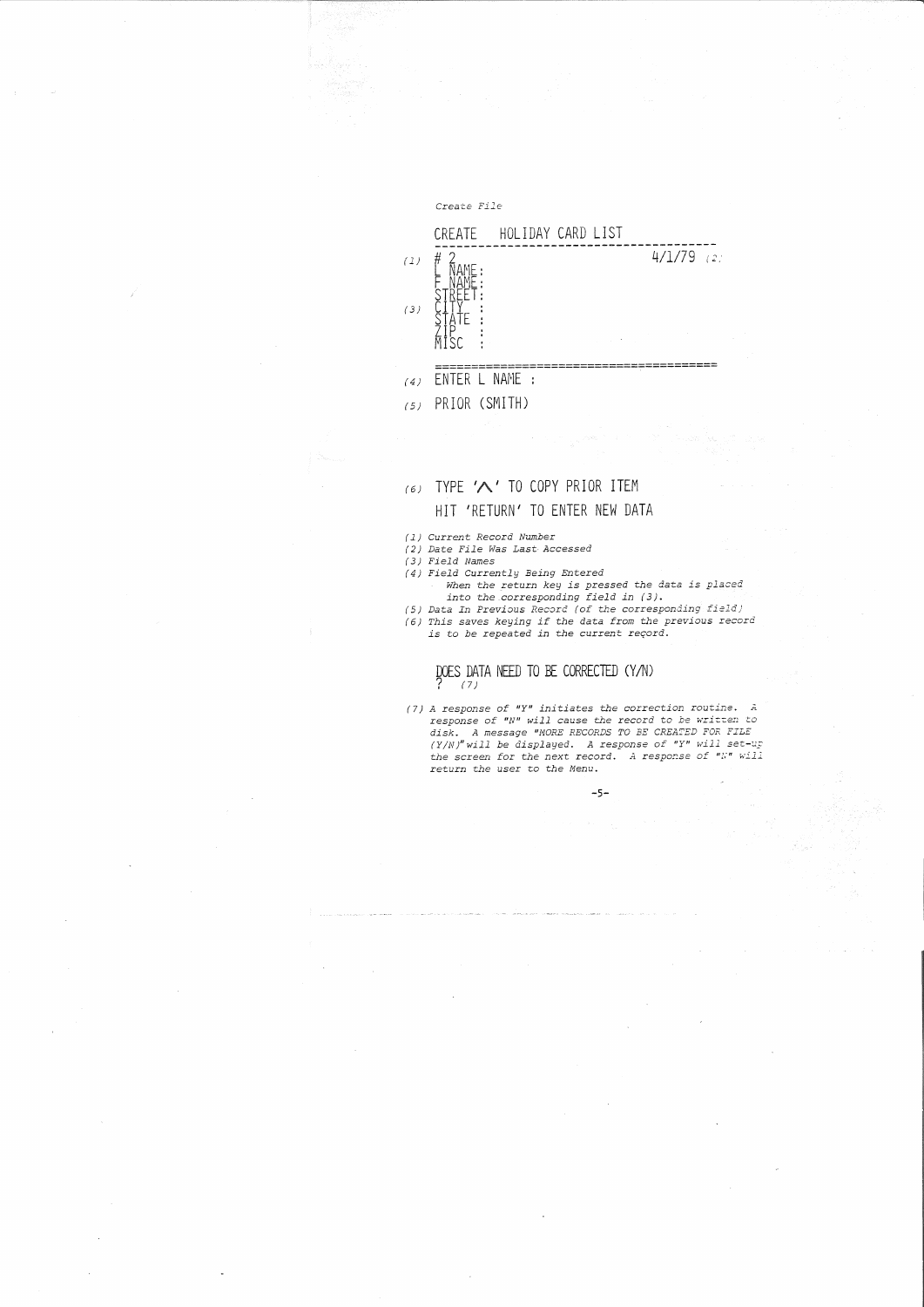*Correction Routine*



# PRESS 'RETURN' UNTIL ' >' IS ON LINE TO BE CORRECTED. REKEY ENTRY HIT RETURN

*This correction routine allows the* user *to correct a keying* error *before the record is written to the disk.*

*Note: If the* user *wants* to *clear <sup>a</sup> field just type <sup>a</sup>* "/" as the first and only character of the cor-<br>rection line when the " $y$ " is on the line to be corrected.

> *After all corrections have been made keep pressing the return key until the message "DOES DATA NEED TO BE CORRECTED (YIN)" reappears.*

*Edit File*



~MIWAFK THEN YOU WILL BE RETURNED TO THE rienu<br>RECORD NUMBER ? 3 (2)

CHANGE OR DELETE *(CID)* 7 (3)

*(1) Data In Record Number Three*

- *(2) Here You Tell The Program Which Record Is To Be Edited*
- ( 3) *If you respond with "DII then the record will be flagged as deleted, but will not actually be removed from the disk until the Reorganize Routine is called from the Menu.*

*The change routine works exactly like the previously described correction procedure.*

-6-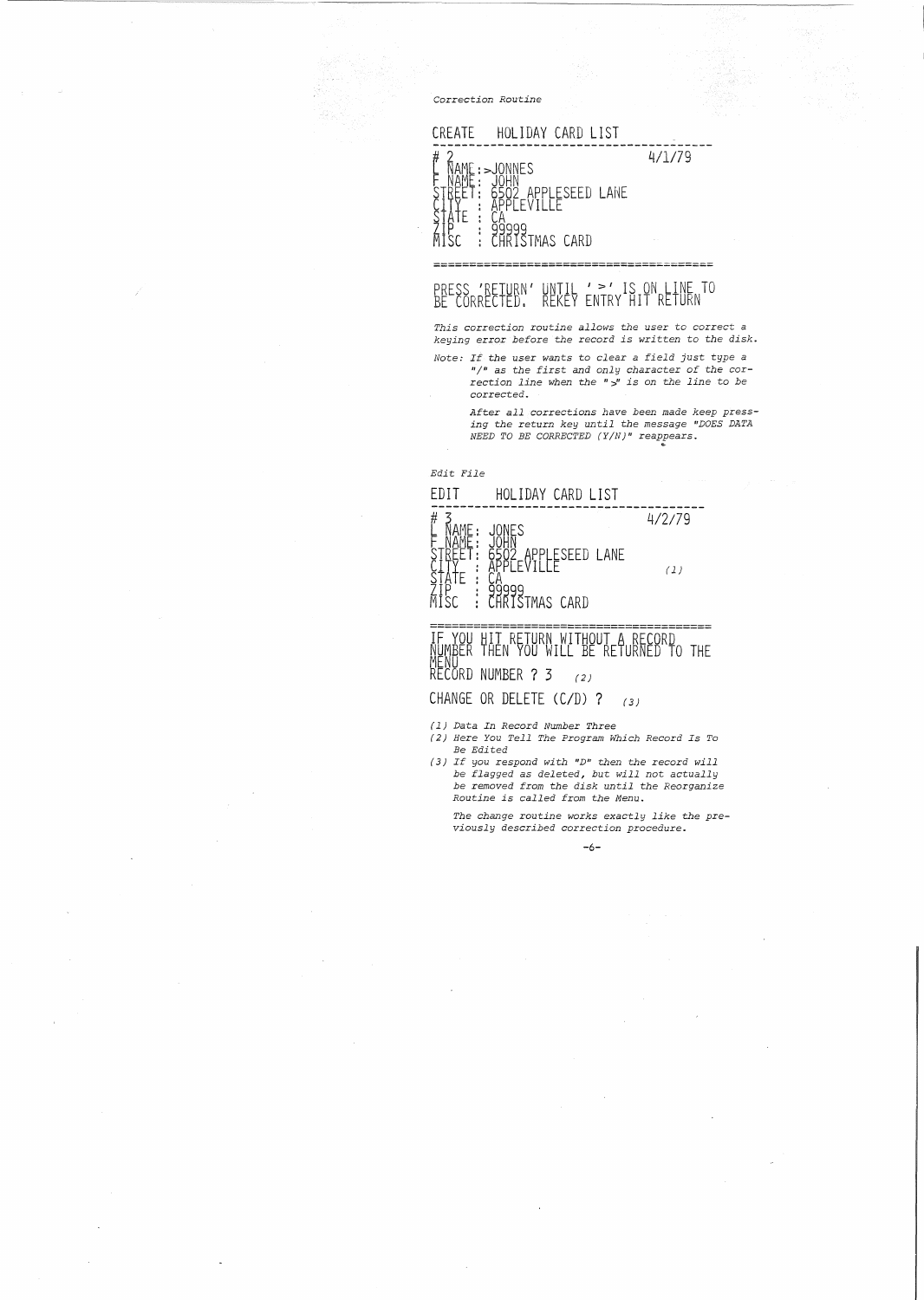*When the Display operand is invoked -the follm'ling message will be displayed.*

### DISPLAY FILE

# PLEASE CHOOSE ONE OF THE FOLLOWING DISPLAY OPTIONS:

# 1 - VIDEO

### 2 - PRINTER

*The printer routine assumes the use of the Apple II printer interface card.*

*Video Options*

------------

### DISPLAY FILE

PLEASE CHOOSE ONE OF THE FOLLOWING

1 - DISPLAY ENTIRE FILE NORMAL MODE

- 2 DISPLAY HIT FILE NORMAL MODE
- 3 DISPLAY ENTIRE FILE COMPRESSED
- 4 DISPLAY HIT FILE COMPRESSED

*Normal Display Format*



CHRISTMAS CARD

# PRESS RETURN FOR NEXT RECORD (1)

(1) Next Record is the next consecutive record when *displaying the entire file,* or *the next* record *in -the Hit File when using the second video option*

-7-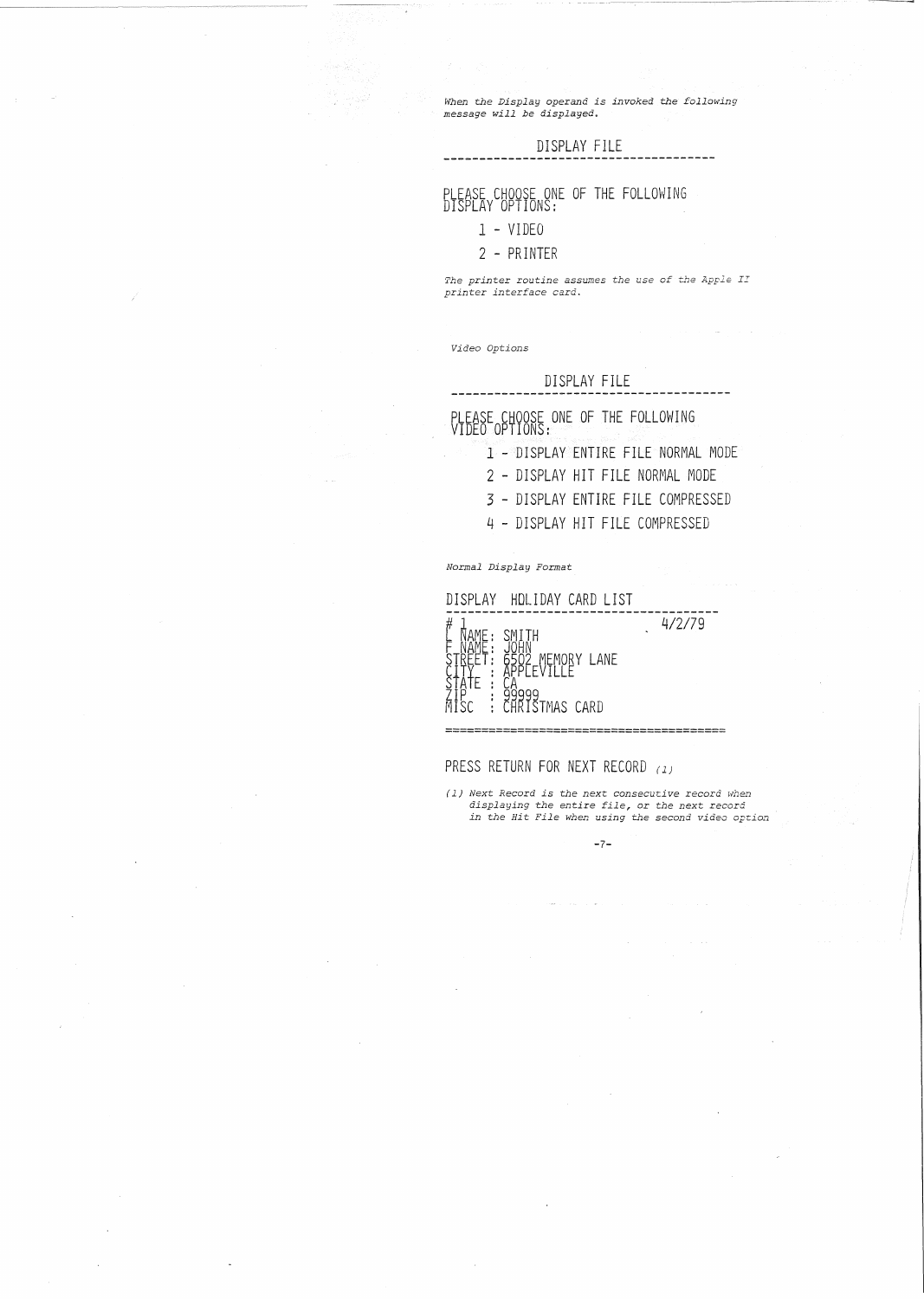*Compressed Format Option*

# DISPLAY FILE

4/2/79



# PLEASE SUPPLY FIELDS TO BE PRINTED<br>IN THE FOLLOWING FORMAT: N1/N2.N3 WHERE YOU SUBSIITUTE THE FIELD NUMBERS TO<br>BE PRINTED FOR N1,N2,N3 IF YOU DO NOT WANT ALL THREE FIELDS THEN ENTER ZERO FOR FIELD NUMBER

 $(1)$ 

#### *(1) Field Numbers*

*When the compressed format is requested you may display up* to *three fields. Each field will be separated hy* a *blank character.*

*In the following example if you wanted* to *display the First Name then the Last Name--follovled by the street you would respond* as *follows: 2,1,3*

*Note: You must always respond with three digits separated by commas. Remember <tosubsti-tute zero for any unwanted fields.* For *example if you only wanted the Last Name and Street your response would be: 1,3,0*

*The following is an example of the Compressed Format*

- DISPLAY FILE **--------------------------------------** (2) (3) (4) '1/2/79 (1) 1 JOHN SMITH 6502 MEMORY LANE
	- 2 JOHN SMITH 6502 MEMORY LANE
	- 3 JOHN JONES 6502 APPLESEED LANE
- (5) PRESS RETURN TO GOTO MENU
	- *(1) Record Number*
	- *(2) First Field Requested In Previous Example*
	- *(3) Second Field Requested*
	- *(4) Third Field Requested*
	- *(5) The above message appears when the file is exhausted.*

*If the number of records in the file exceed the screen size, the program waits for the user* to *press the return key. When the return key is pressed the screen is cleared and the next group of records* are *displayed.*

-8-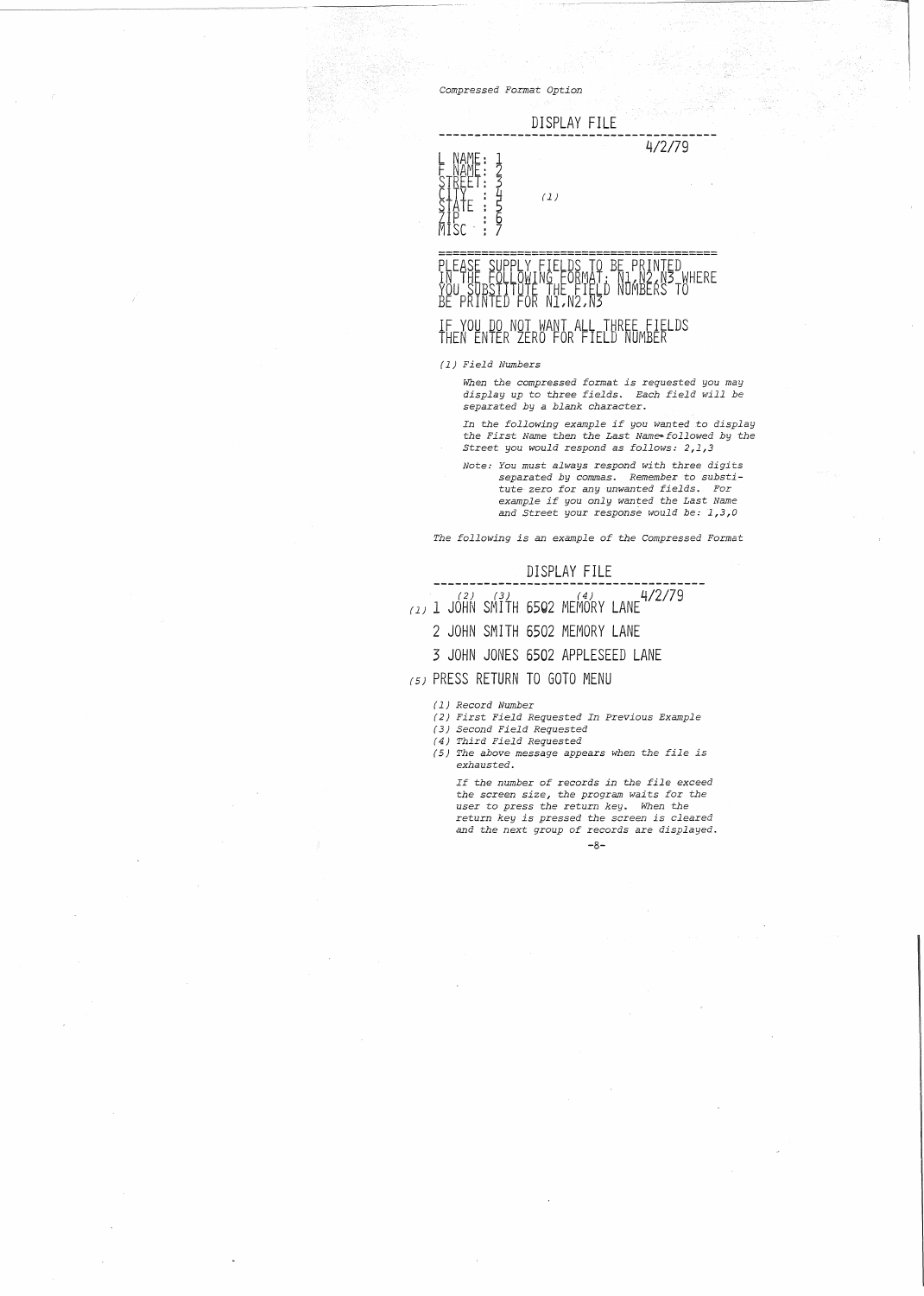Printer *Display Option*

DOES YOUR PRINTER ADVANCE ON LINE FEED<br>CODE (Y/N) ? (2)<br>PLEASE ENTER THE LINE WIDTH OF YOUR<br>PRINTER IN CHARACTERS (40-255) ? (3)<br>LINES BETWEEN RECORDS ? (5) PLEASE ENTER<br>PRINTER IN CHARACTERS<br>PRINTER IN CHARACTERS<br>TINES PER RECORDS?<br>TINES BETWEEN RECORDS?

HOW MANY FIELDS (1-12) ON LINE # 1 ?  $(6)$ FIELD #1 FOR LINE1 FIELD #2 FOR LINE1  $(7)$ HOW MANY SPACES DO YOU WANT INSERTED<br>BETWEEN THIS AND THE PREVIOUS FIELD ? (8) DO YOU WANT TO PRINT DUPLICATE RECORDS (Y*IN)* <sup>7</sup> (9) HOW ~ANY FIELDS TO BE CHECKED (1-7) 7 *(10)*

-9-

ricld #Z WHICH OPTION DO YOU WANT<br>A. PRINT WHOLE FILE<br>? (11)

*Responses on next page.*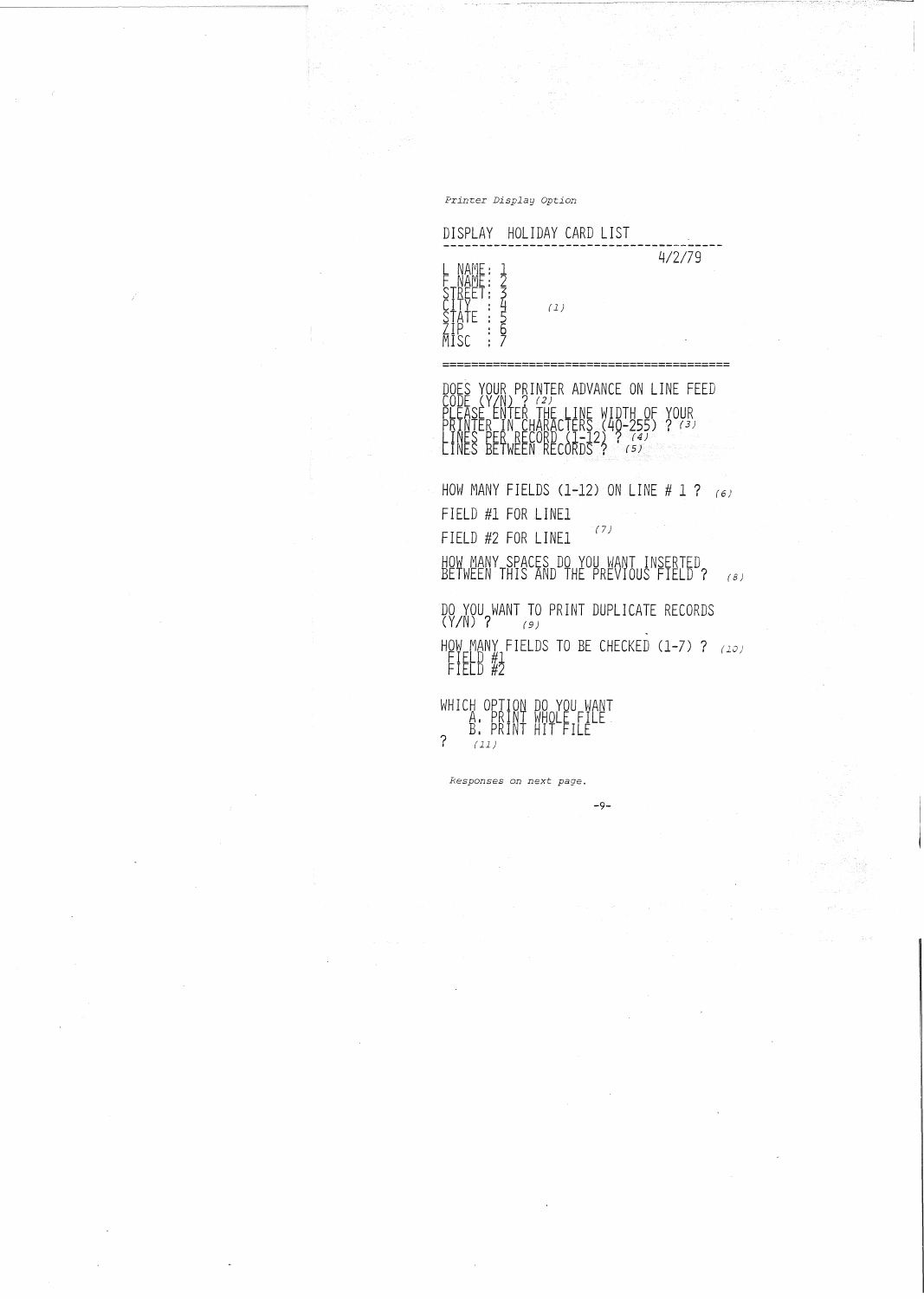#### *(1) Field Numbers*

- *(2) This inquiry allows* the user ro *inform rhe Apple II Parallel Prinrer* Card *of the requiremenrs of rhe particular printer attached* to *the computer* system. A "Y" response will cause the program to issue a *command* to *rhe prinrer* card *turning off* the *automatic printer line feed. A "N" response will allow* the *printer card* to *add* a *line feed characrer* to *the end of each line.*
- *(3) This question allows the user* to *tell the printer card* the *line width of rhe prinrer connected* to *rhe sysrem.*
- ( 4) *Here the user rells the program how many lines are* to *be formatted for each* recor9 *printed,* <sup>a</sup> *maximum of rwelve lines* are *allowed.*
- ( 5) *The user informs the program of the number of lines* ro *skip before printing rhe next record.*
- *(6) Tells the program how many fields* to *be printed on* <sup>a</sup> *line. A maximum of twelve is allowed, but the line will be truncated if it exceeds the response* to *question number* 3 ..
- (7) & (8) *Here you tell which fields* are to *be prinred on rhis line and how many spaces* are ro *appear between fields.*

If you wanted to print First Name followed by Last Name with one space<br>separating the two on the first line you would answer the questions as *follows:*

- a) *HOW MANY FIELDS* (1-12) *ON LINE* #1? 2
- *b) FIELD* #1 *FOR LINE1 2* c) *FIELD* #2 *FOR LINE1* I
- 
- d) *HOW MANY SPACES DO YOU WANT INSERTED BETWEEN THIS AND THE PREVIOUS FIELD?* l:.
- (9) & (10) These questions allow the user to inhibit the printing of records which may contain duplicate data in some fields. If the user responds with "Y" to question 9 then question 10 is not asked. If "N" is given then *the program asks how many and which fields* are ro *be checked against the previously printed* record *for dup1icare data.*

*Important: All fields specified must contain exact duplicate data in order for* the *printing of the* record to *be suppressed.*

*(11) The* user *may specify all of the* records *in <sup>a</sup> file* or *only those put in the Hit file by <sup>a</sup> previous Search* or *Sort operation.*

### **-10-**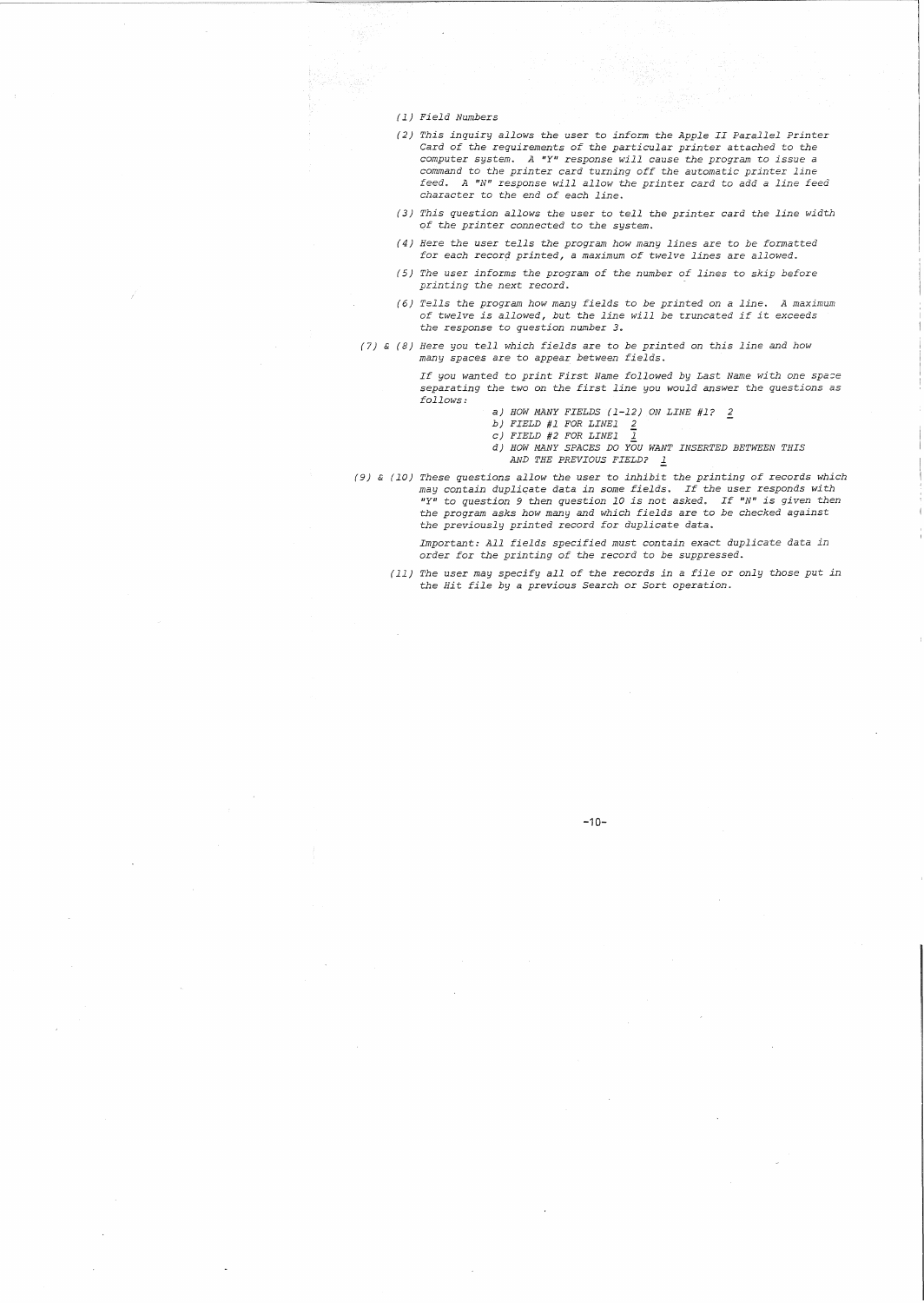SEARCH FILE

PLEASE CHOOSE ONE OF THE FOLLOWING SEARCH OPTIONS:

- *(1)* 1 DISPLAY ONLY
- (2) 2 DISPLAY/EDIT
- (3) 3 DISPLAY/CREATE HIT FILE
- (4) 4 DISPLAY/EDIT/CREATE HIT FILE
- (5) 5 CREATE HIT FILE ONLY
- *(1) This option will display, on the video, eac:- recor2 that matches the search criteria.*
- *(2) As well* as *displaying, this option allows the user* to *modify* or *delete each* record ~hat *matches the search criteria.*
- *(3) This option displays each match and places* the record *number of the match into the Hit file.*
- r4) *This option combines t.he three previous options*.
- (5) This option speeds-up searching by eliminating the video<br>display of matched records. The record number of each<br>match is stored in the Hit file.



# PLEASE SUPPLY FIELD NUMBER FOR SEARCH 1 (2) SEARCH ARGUMENT PLEASE J (3)

(*1) Field Nutnbers*

*(2) Field To Be Searched*

*(3) Supply Exact Data To Be Searched For*

Note: If the first character of the search argument<br>is a slash "/" then the search routine will<br>consider data that <u>does not</u> match the argument as *being* <sup>a</sup> *hit.*

-11-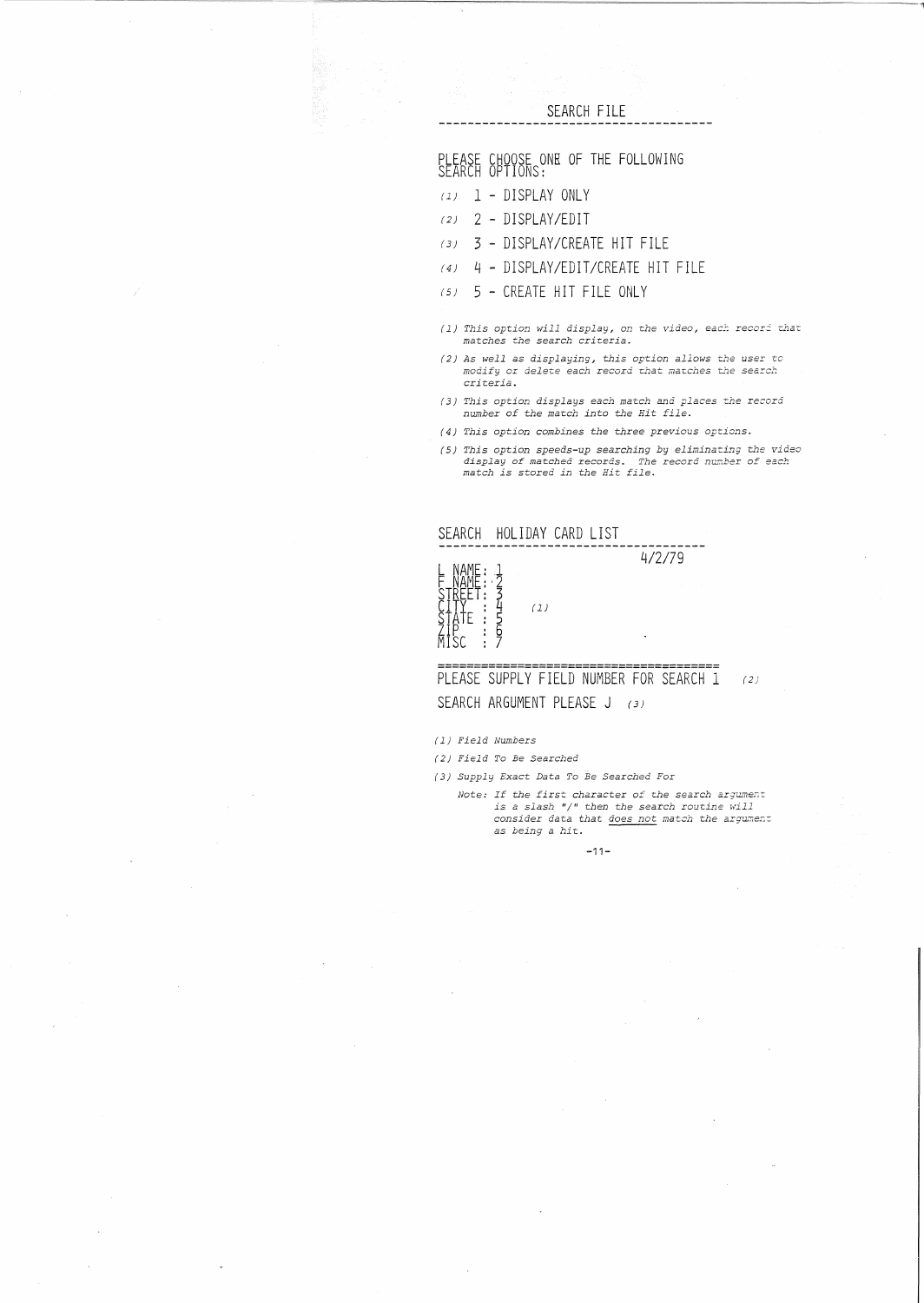*The following is an example of <sup>a</sup> HIT.*



SEARCH ARGUMENT PLEASE J (4)

PRESS RETURN FOR NEXT **HIT** (5)

# 1 RECORDS FOUND<br>THAT IS ALL THERE IS<br>PRESS RETURN FOR MENU  $(6)$

*(1) Record Number Of Hit*

- (2) *Data In Record #3*
- (3) *Field To Be Search*

(4) *Search Argument*

- (5) *When this message appears* there are more records to *be searched for.*
- (6) *After the last* record *in the file has been examined this message will be displayed.*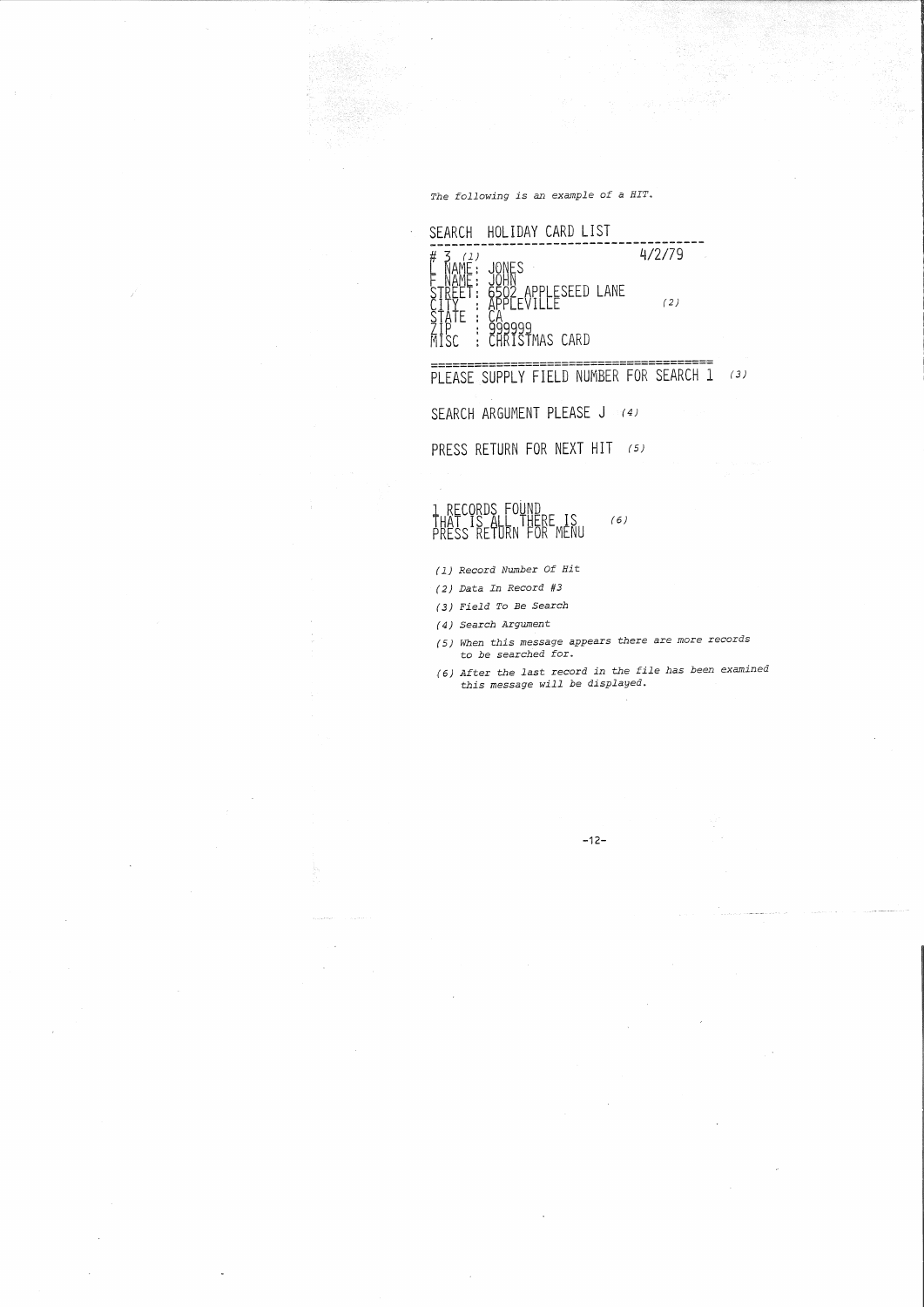# SORT FILE

--------

# PLEASE CHOOSE ONE OF THE FOLLOWING SORT<br>OPTIONS:

## 1 - PASS ENTIRE FILE

# 2 - PASS ONLY RECORDS IN HIT FILE

*The* sort routine can process the whole file or a pre*determined portion* created *by the Hit file.*

The sort routine does not physically change the order<br>of the records in the file. Instead it builds a<br>thirty-four byte key record in memory. This key field<br>is then sorted. After the sort is finished the record<br>number porti

*The following examples illustrate the responses needed by the program* to *build the* sort *key desired by the user.*

*The* user *can request up* to *thirty characLers of data spread* over *three fields for the sort key. If* more *the:. thirty characters* are *specified then the program* 6is~la~s *an* error *message and requests the user* to *redefine the sort key.*

### -13-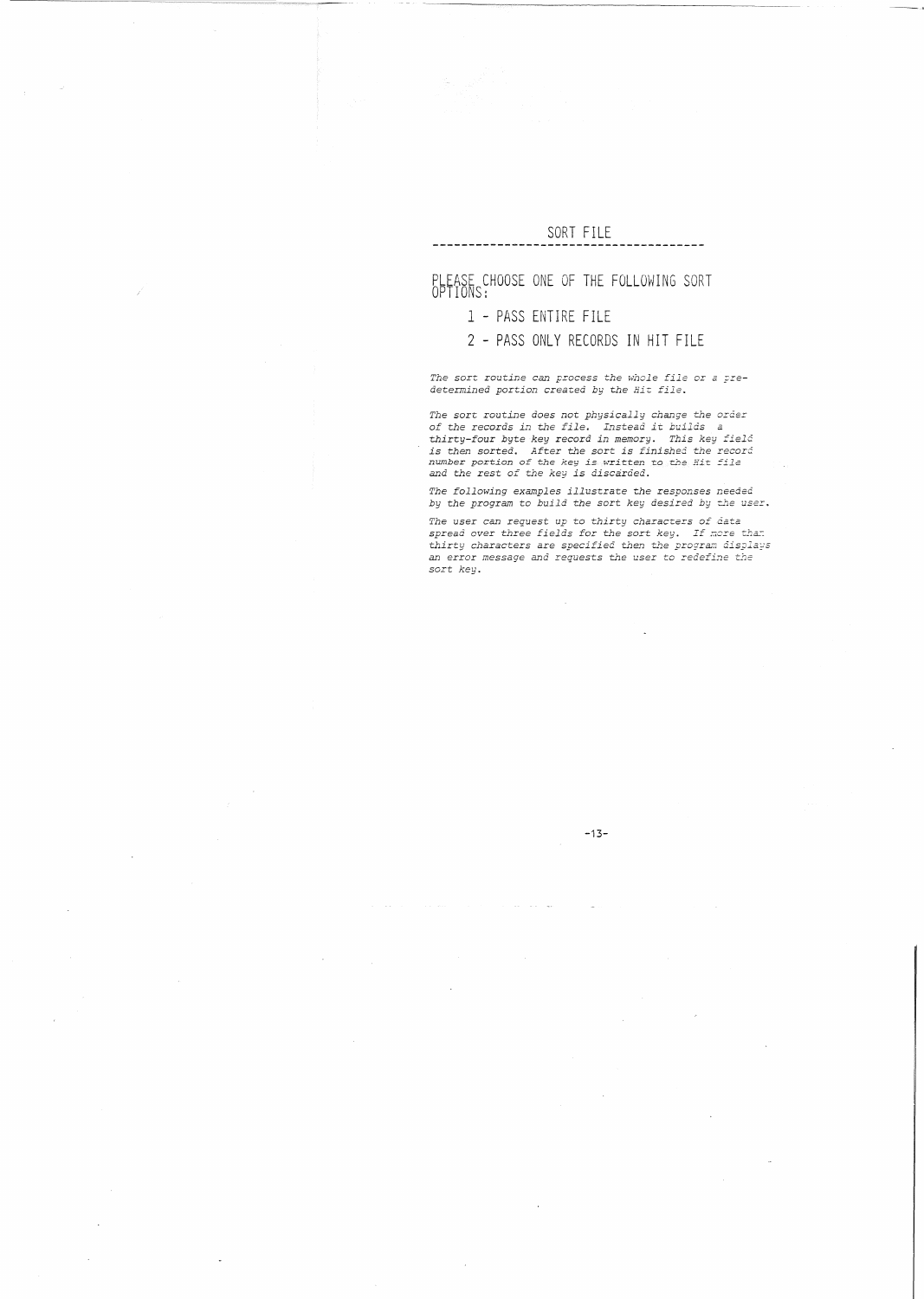| HOLIDAY CARD LIST<br>SORT |              |
|---------------------------|--------------|
| FIELD                     | CHABS4/2/79  |
| (1)<br>(2)                | (3)          |
|                           | $\mathbf{r}$ |

**=======================================** PLEASE SUPPLY FIELD NUMBER FOR SORT<br>FIELD #1 (2)

SUPPLY NUMBER OF CHARACTERS IN FIELD TO<br>BE SORTED 15 (3)

PLEASE SUPPLY FIELD NUMBER FOR SORT SUPPLY NUMBER OF CHARACTERS IN FIELD TO<br>BE SORTED 5 (3)

FLEASE SUFFLI FIELD NUMBER FOR SORT<br>FIELD #3 (4)<br>0

~~lf~~~)FILE BU~~~~1~6~ORT KEY~(7)  $J0NES$  999999 3

SORT IN PROGRESS (8)

*(1) Field Numbers*

*(2) Fields Chosen* For Sort *Key*

*Each t.ime* the *user responds with a field number the significance of* the *field (with* <sup>1</sup> *being most significant and* <sup>3</sup> *least) is displayed in* the *upper port.ion* of the *display area.*

- (3) *Here* the *user supplies the number of characters of each field that is* to *be used in the sort key. This is also displayed in the upper display area..*
- *(4) If the user wants* to *use less than three fields in* the sort *key then a response of* zero *will cause* the *program* t.o *proceed* to *the* sort *key building routine.*
- *(5) First Field Of Sort Key*
- *(6) Second Field Of Sort Key*
	- *Because in* the *exarnp1e we responded with* <sup>a</sup> *zero for field three there is no third field.*
- *(7)* The fourth field in the sort key is always the record number.
- ( 8) *When this message appears* the *sort. is now sort.ing.*

 $-14-$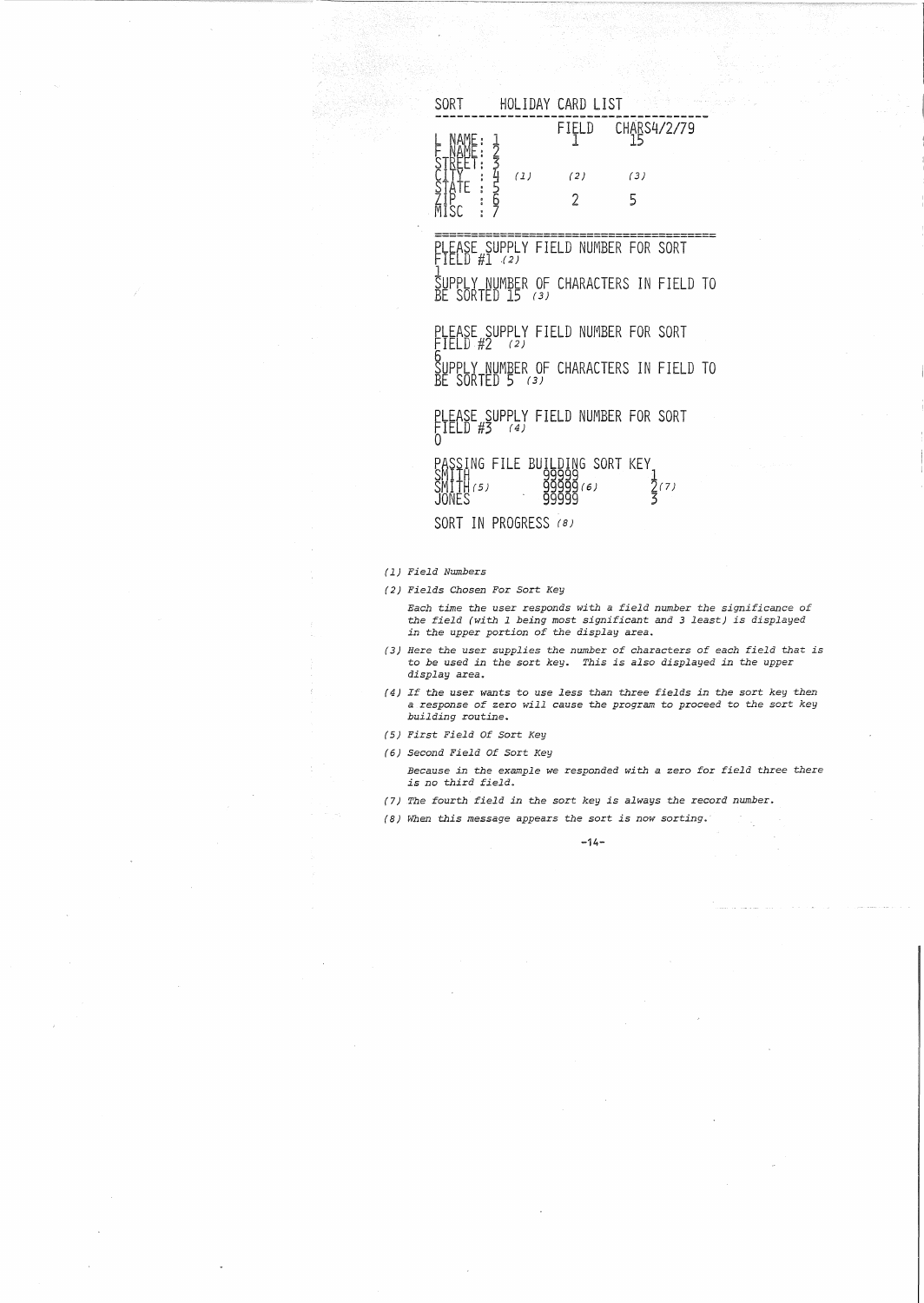The following will be displayed at the completion of the sort.

## SORT HOLIDAY CARD LIST ------------\*\*\*\* SORT COMPLETED \*\*\*\*

# WHICH DO YOU WANT NEXT?

### 1 - DISPLAY FILE (1)

### 2 - RETURN TO MAIN MENU (2)

( 1) Instead of returning to the Menu this response will cause the program to go to the Display<br>option.

 $(2)$  Program will return to Menu.

## d) LOADING INSTRUCTIONS

- 
- 
- 
- 
- 

Applesoft II (ION STRICTIONS)<br>
Applesoft II (I for in ROM)<br>
1. Press "RESET" key. Casterisk and cursor appear)<br>
2. Hold the "CTRL" key down and press the "B" key. Then press "RETURN".<br>
3. Type: "LOAD" and press "RETURN" an

press "RETURN".

Copyright © 1979 and published by POWERSOFT, INC. P.O. Box 157 Pitman, New Jersey 08071 All rights reserved.

-15-